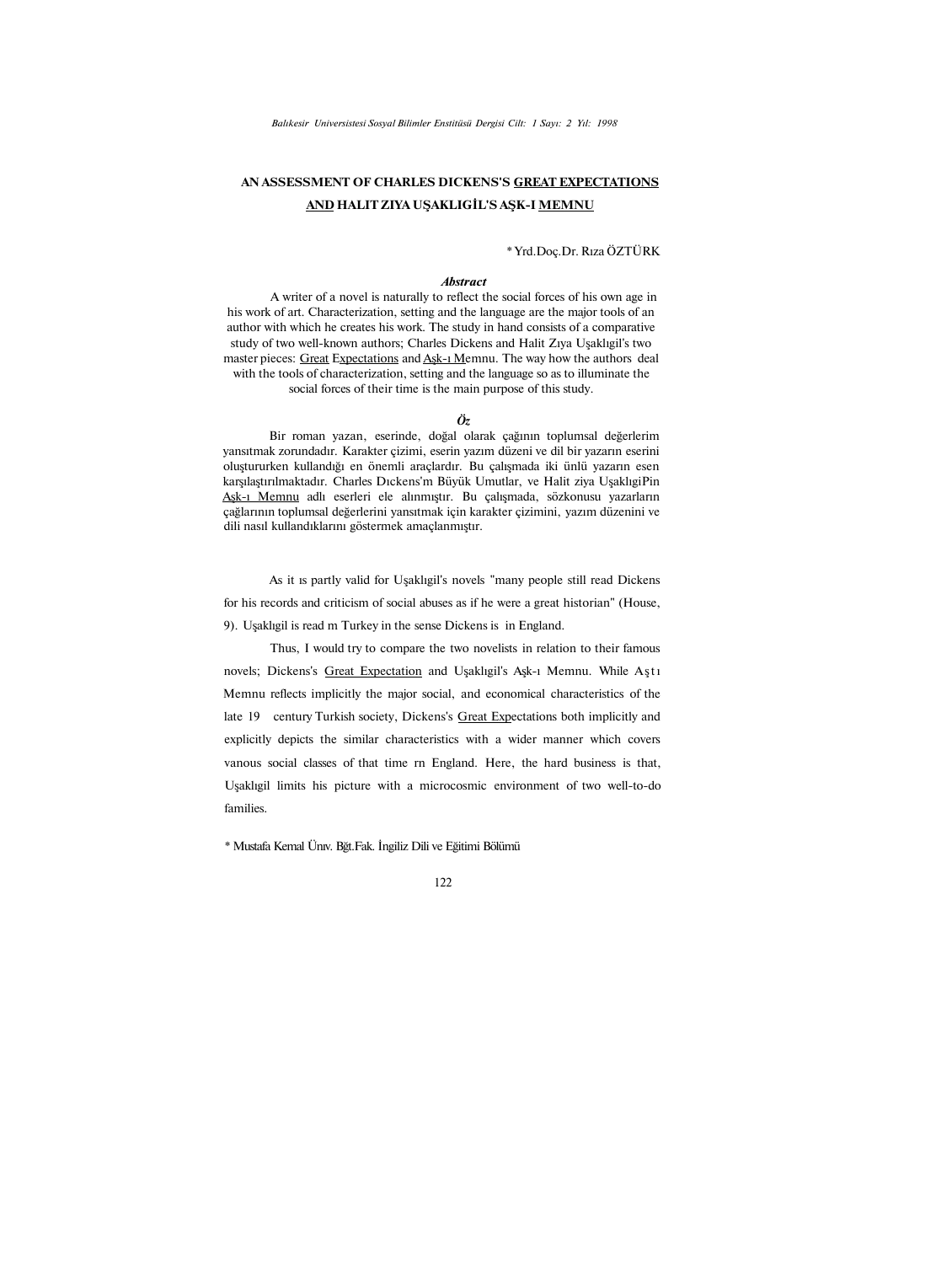For the sake of clarity within the comparison I arm at fulfilling, I would start with a brief a account of the social and political background of the period in which the novels are created both in the Ottoman Empire and in England.

#### SOCIAL AND POLITICAL BACKGROUND

#### **The Ottoman period and the Westernizing Movement:**

The Ottoman empire avoided the western cultural innovations for a long time. It is known that the period of regression was due to the avoidance of the application of the new discoveries m Europe. The mistake which was committed with the avoidance was realized at the beginning of the 18 century. From that time onwards, some reforms were declared, but in practice the reforms remained limited. Şükran Kurdakul, considering the limited attempts finds the 19 century as a period in which Europe had the power of controlling the economy and the social values of not only the Middle Eastern countries but also the Ottoman Empire as well. After the industrial Revolution, both the factories in short of row materials and, the increasing financial demands of the laboring classes directed the administrators to make profit by the on and underground natural resources of the undeveloped countnes(86). Meanwhile, a nationalistic movement started to bud in the Ottoman Empire due to the French Revolution and to that of the Industrial Revolution. Moreover, this nationalistic movement caused the declaration of the independence of some new countries such as; "Greece," "Romania," "Bulgaria" and the like. Thus, the Ottoman empire collapsed.

Later, some attempts for the reshapement of the country became urgent. It was agreed that some definite innovations were crucial for the cultural and administrative system of the country. Some believed m the application of the European system, some believed in the validity of the Ottoman system along with some reformations, and the others defended the Islamic Radicalısm(Yörük,74). The changes and reshapement of the culture and politics of the community during the fall of the Ottoman Empire naturally influenced Turkish literature. Literature also imitated the movement of Westernization. The first literary example in the Western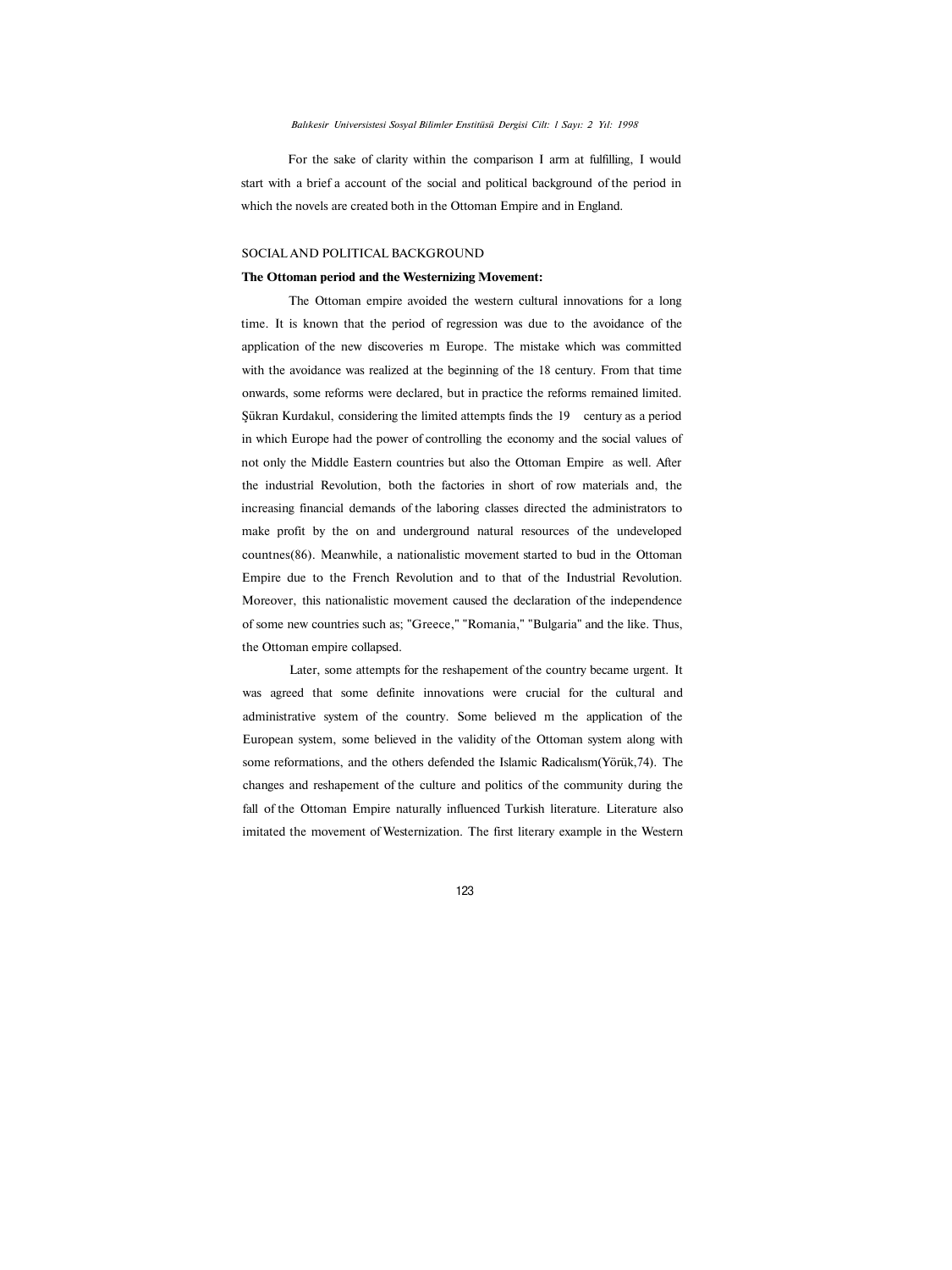manner appeared with the attempts of the Tanzimat Edebiyatı, 1860-1895) and Servet-ı Fiinun Edebiyatı in between 1895-1901.

Halıt Zıya Uşaklıgil ıs the far most well-known writer of the literature of "Servet-ı Fiinirn" period that defended the Westernizing movement. He is agreed to be the contributor and innovator of the modern novelin Turkish Literature. Briefly speaking, he introduced an artistic idiom and a clear observation of the inner and outer worlds of his characters. Uşaklıgil was influenced by the French Realists and Naturalists such as Zola, Stendhal, Flaubert, Balzac, Deudet and the like. Thus, his practice on the French Realists and Naturalists took him to the point of writing novels based on " realistic and psychological" subject-matter. The result of one of his attempts is Ask-1 Memnu. The novel from the point of content and form is referred as a document and modem literary criterion by both Turkish historians and literary critics.

#### England **and Dickens:**

The Dickens's world is an older one than that of Uşaklıgıl's. The world Dickens depicts in Great Expectations is the picture of England in the first half of the 19 century. Yet, Uşaklıgıl's picture covers the last decades of the century.

England faced the French and the Industrial Revolutions one after one. From the second decade of the 19 century onwards "suffering was largely confined to the poor, however, for all this while the landed classes, the industrialists and many of the merchants prospered"(Abrams,4). Thus, in the early 19 century class differences were still present, the laboring class was working under bad conditions. The working women and children were destroyed physically and psychologically because of hard and long hours of works. New machines were introduced. The factors in question caused technological unemployment. All these conflicts required new reforms, yet the first Reform Bill was carried in 1832. This provided some social rights to the individuals and to the whole society. But, still, some of the Middle class, the laboring class and all the women had no right of voting *nt* all. Thus, briefly speaking, Dickens's England either in social rights or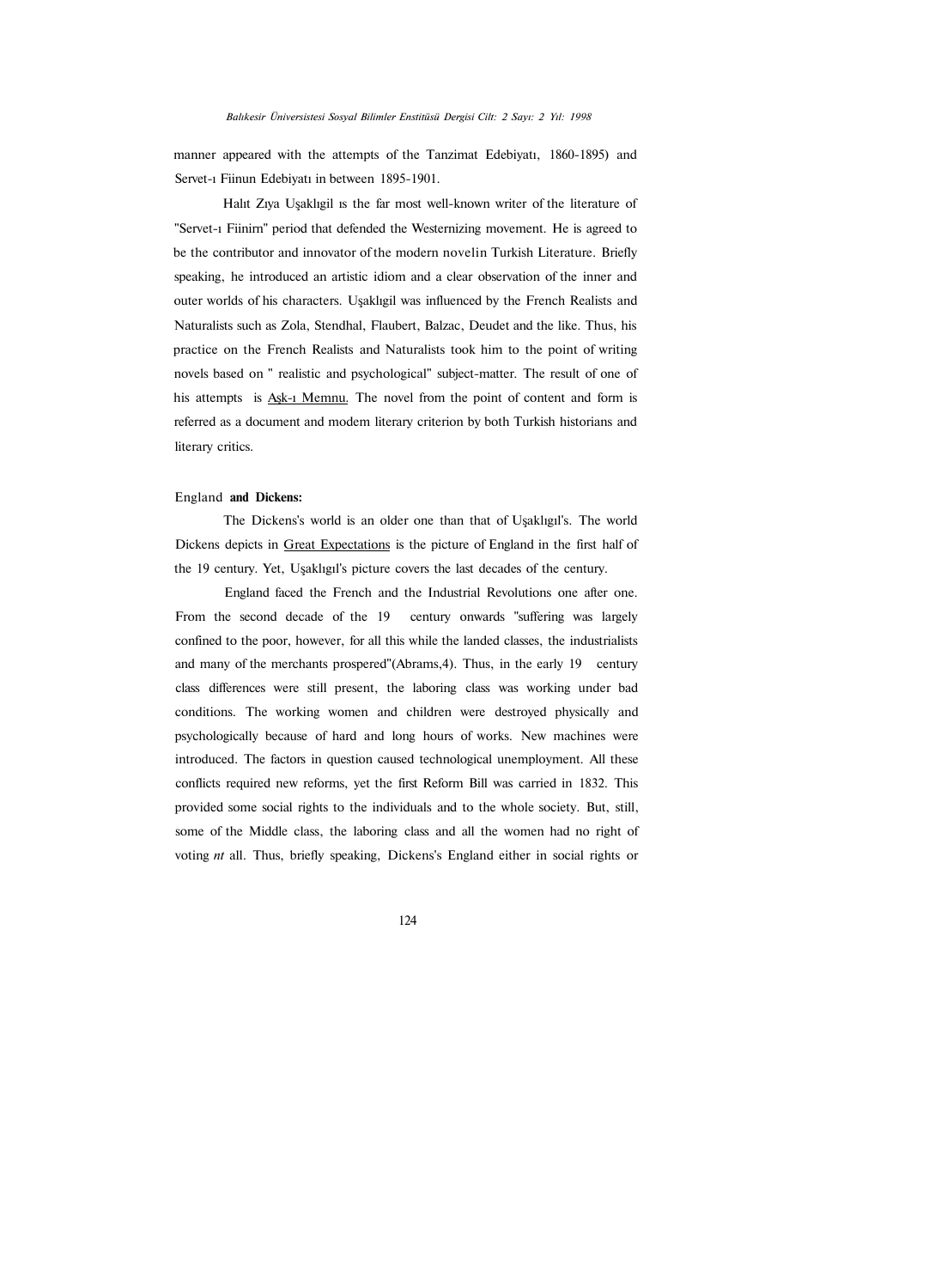education or economy or politics had come face to face with new conflicts because of the new atmosphere French and Industrial Revolutions originated.

Thus, Dickens depicts England of that time. One critic of Dickens Humphry House argues that "a great writer is a product of the social forces of the time in which he lives, and that he also reflects and modifies them in his work"(15). Well, House is right in his argument. Because Dickens tries to reflect whatever present around him in relation to his subject-matter in accordance with the values of his society. Another critic Dyson sums up Dickens's achievement briefly:

> The extraordinary achievement of Dickens was to go as far as he did toward social realism rn the early Victorian climate without becoming feverish, and without giving widespread offense. It was his remarkable and unusual gift to be able to depict the most warped and cnminal people in a manner horrifyingly vivid to sensitive adult, but unlikely to harm a young person, or a reader only partly engaged with book(14).

The vividness of Dickens's narration which Dyson points out is also a dominant quality in Uşaklıgil's Aşk-ı Memnu. Perhaps this is the most obvious point Dickens and Uşaklıgil share in common. Moreover, they both create the world of their times, yet Uşaklıgıl's ıs a narrower one. Dickens describes the social life of the common world of England keeping in mind the function of art to be a tool to convey massages to the community. Whereas Uşaklıgil does the contrary, he deals just only with the world of the rich wing of his country keeping in mind the idea" art for art's sake " which urges him to spend time and energy on the form of his novel more than the content.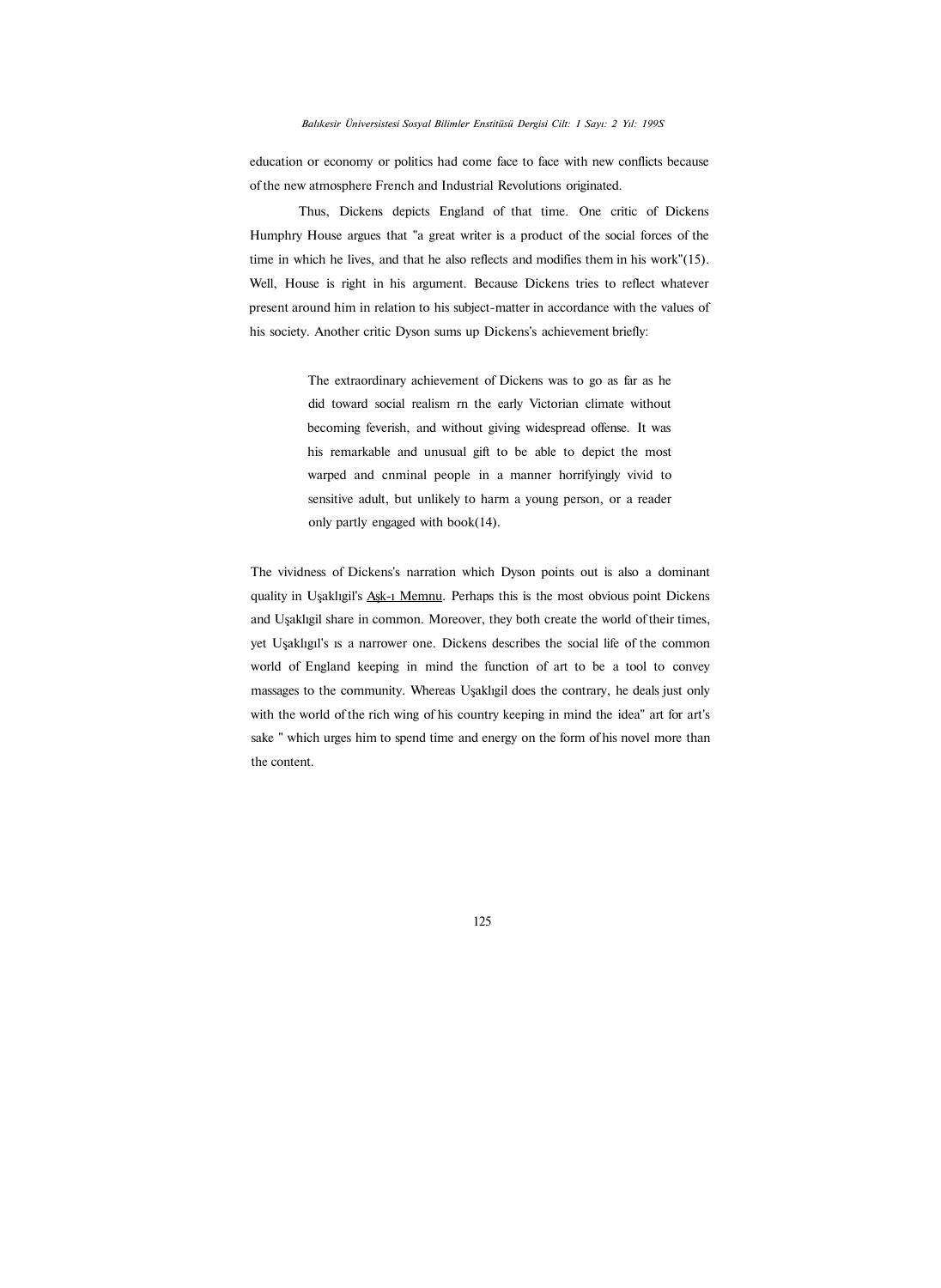## AŞK-I MEMNU AND GREAT EXPECTATIONS

# **The Major Characters and the Development of the Characters**

## **Throughout the Novels:**

Aşk-ı Memnu deals with two families. The first family is:

Mr. Adnan : He is an old widower.

Nihal : She is Mr. Adnan's daughter.

- Bülent : He is Mr. Adnan's son.
- Behliil : He is Mr. Adnan's nephew.
- Habeş : Mr. Adnan's servant.

The second family Mr. Melih's Team:is

Lady Firdevs : An attractive beautiful widow.

Bihter : Fixdev's pure young daughter.

- Peyker : Firdev's old daughter.
- Mr. Nihat : Peyker's husband

Great expectation deals with a poor little boy's expectation in relation to various colorful figures:

| Pip            |  |  |  |  | : A little boy with no parents. He struggles to become a |  |  |
|----------------|--|--|--|--|----------------------------------------------------------|--|--|
| gentleman, but |  |  |  |  |                                                          |  |  |

: corrupted by great expectation.

Estella : A little girl with no parents. She is the core of Pip's motive to become a gentleman.

Mr. Blacksmith : The husband of Pip's sister.

Mrs. Blacksmith : Pip's sister

Mag witch : A convict; Pip's benefactor.

Miss. Havisham : A jilted old girl who is after revenge from the males.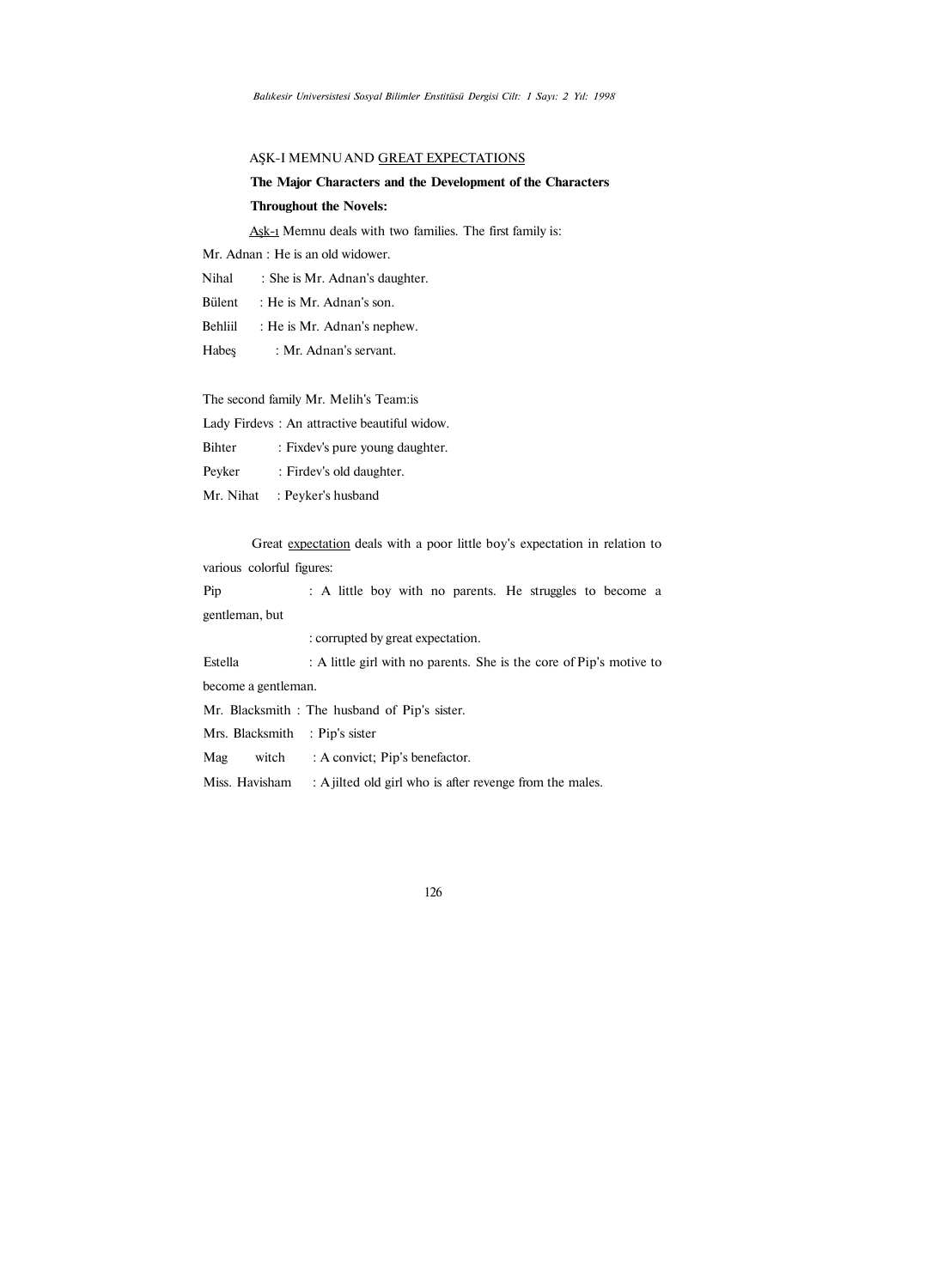Uşaklıgü's characters are not exactly copied from the actual world. But they are created in such a manner that they fit the actual life in the long run. For example Behliil is a ydung man who is a synthesis of three even four different persons living in the actual world. He does not only hold a typical characteristic of the common man, but also some other characteristics borrowed from few different persons and reshaped in him as a character to fit peculiar purposes m the novel. "And the rest of my characters in Ask-1 Memnu are created with the same manner" the author of the novel says (Uşaklıgil, xvi).

On the other hand, Dickens's characters are exactly copied from the actual life. They are some of us. But, in a very few characters such as Miss. Havisham and Magwitch we realize some elements of exaggeration. They hold a tone of a fairytale. For the point in question Calder states that:

> Great Expectation lies m the elements that Dickens takes over from the fairy-tales which he never forgets. It is a kind of inverted Cinderella, where the ugly sister, Joe and Magwitch, are in the right, the fairy godmother, Miss. Havisham, is a witch after all, and the princess, Estella, is a gleaming fake(17).

Together with this Dorothy van Ghent regards Pip as a universal figure:

Pip, after all, the ordinary mixed human being, one more Every man in the long Succession of them that literature has represented, but we see this Every man as he develops from a child; and his destiny is directed by the ideals of his world-toward "great expectation" which involve the making of Magwitch-which involve, that is murder(255).

Shortly, Dickens's characters are more realistic and more humane. They are more concrete figures than Uşaklıgü's characters when they are compared in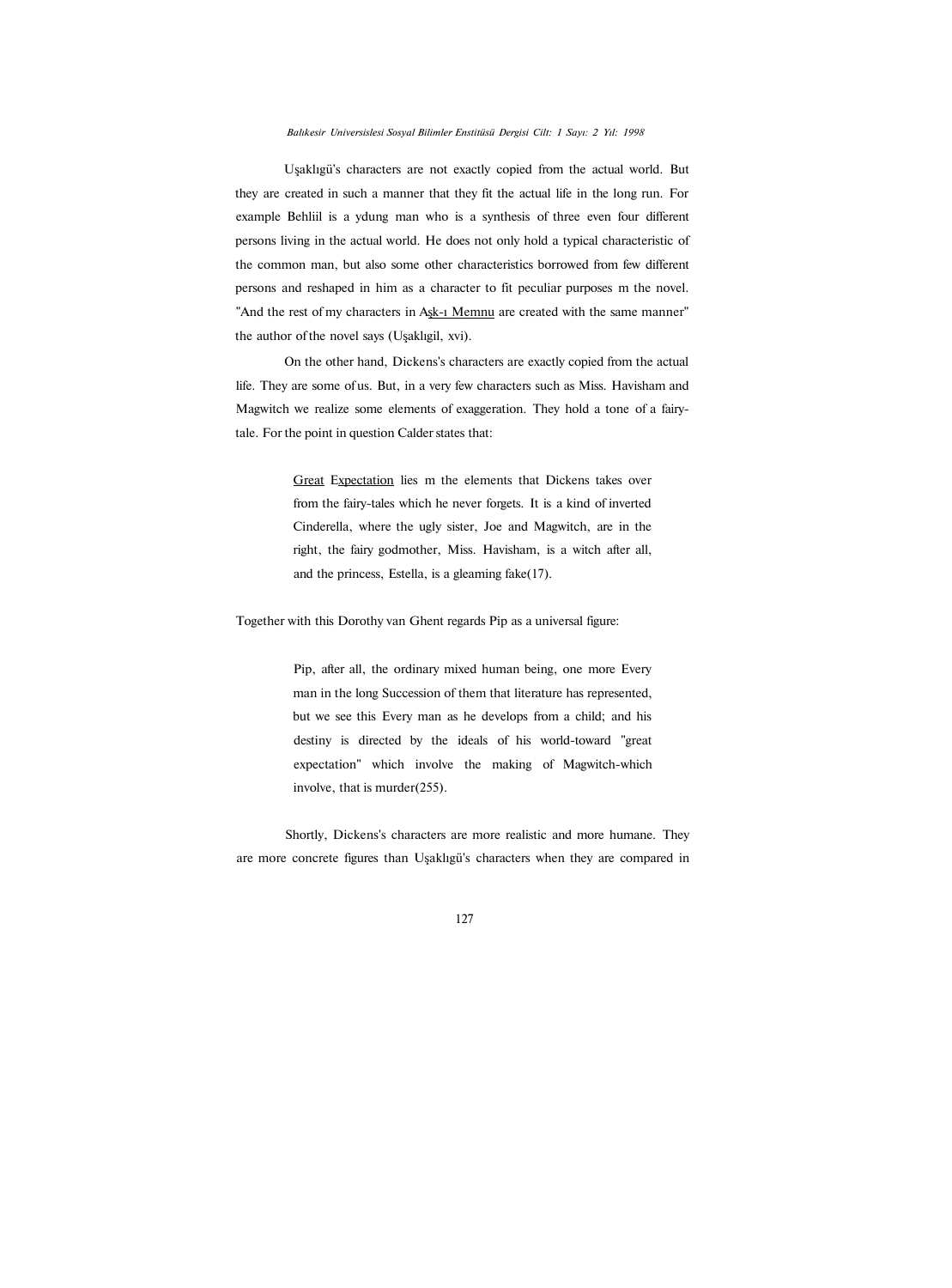#### *Balıkesir Üniversistesi Sosyal Bilimler Enstitüsü Dergisi Cilt: 1 Sayı: 2 Yıl: 1998*

accordance with their times. A brief account of each character may help to clear up the development of the characters together with the development of the plot.

Let us start with Uşakhgü's characters in Aşk-ı Memnu: Mr. Adnan is a well-built dignified widower. He has plans to get married. But he is very careful for the marriage business. Because he has a very sensitive young daughter named Nihal. He is strongly bound to the family moral values. That is why he very hardly cares the love affair which exists very close to turn between his second wife Bihter and his nephew Behlül. Moreover, the moral values he is carrying in turn do not permit him to face a love affair easily. In a sense, he is obliged to live with his daughter alone in his mansion. Thus, his marriage period with Bihter is like an artificial scene with an obvious beginning and an ending attached to a play.

Miss. Nihal is a pure and sentimental young girl. The death of her mother causes the purity and sentimentality in her. She knows that she will marry Behlül, but she seems to be unaware of that matter. In other words, a married life means to her a rule to be followed. The next character is Behlül. He is the creator of the forbidden love affair and the destructor of the organised world. It is clear that, exclusion of Behlül from the novel would not profit the inharmonious marriage of Mr. Adnan to Bihter; anyhow, it would result in their separation. But with his forbidden love affair he appears to be the originator of the major climax and conflict in the novel. Behlül is a typical "snob" of the period. He does not adopt die cultural values of his society (on the contrary he scorns them) and he does not behave in a Western mode, except for his outlook. He never cares the actual life. He does everything for the shake of amusement. And he even does not avoid a sexual affair with his uncle's wife. He is not a loyal lover in his affair. The most distinguished character of the second family "Mr. Melih's team" is Lady Firdevs. she fits neither the social criterions of the present society nor the past. She is the chief of her family. She is an extremely free type of woman. She does not behave m accordance with her age and society. She is addicted to the males more than her daughters. First she thmks her bridegroom Mr. Adnan to be close to a love affair with her. Later, she controls herself involuntarily. This behavior of her causes a negative impression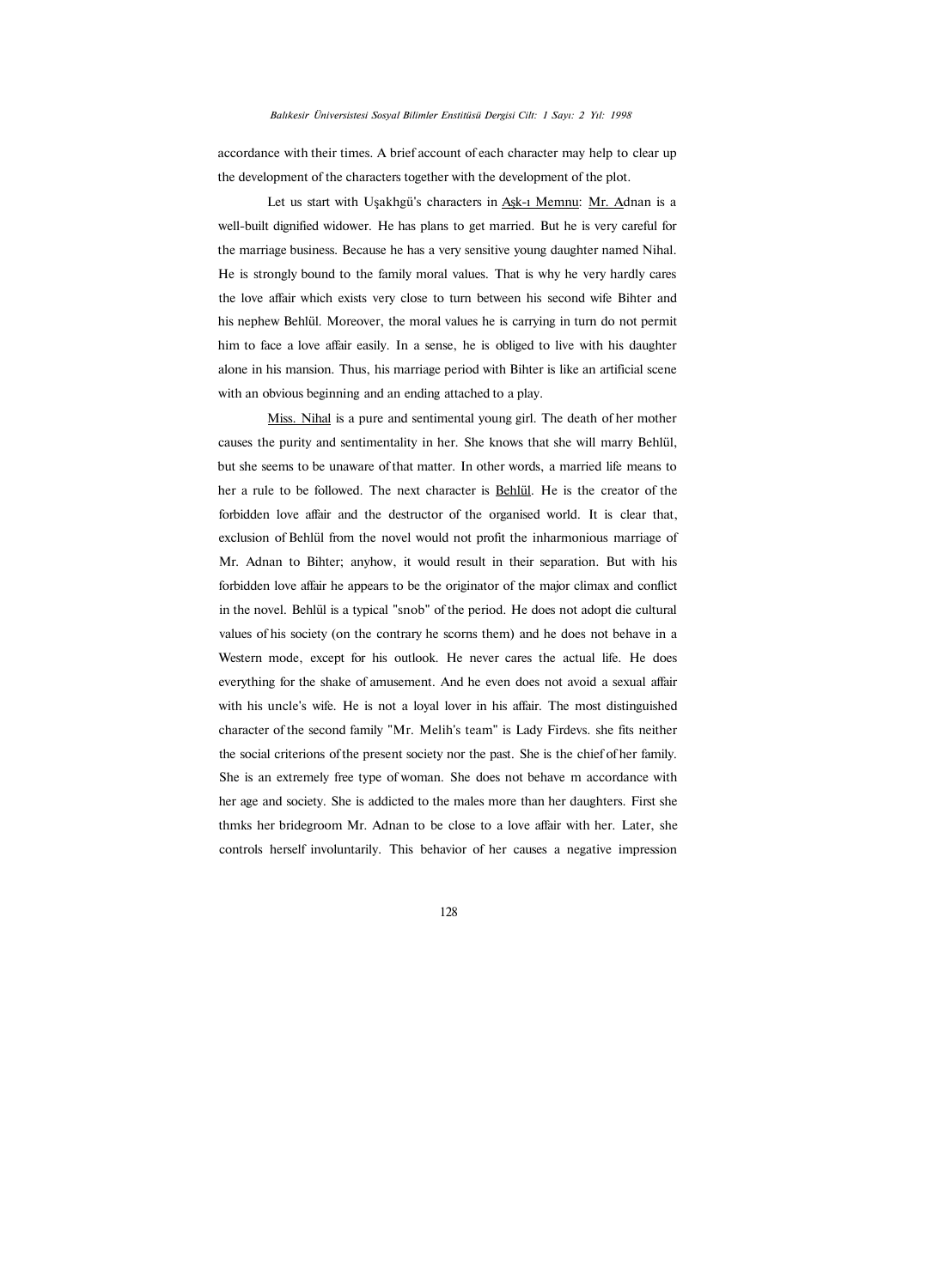#### *Balıkesir Universistesi Sosyal Bilimler Enstitüsü Dergisi Cilt: 1 Sayı: 2 Yıl: 1998*

upon the people around her. That is why her daughters can hardly find a chance of good marriage. With the simple sense of the world, Lady Firdevs becomes the symbol of conflict and irregularity in that family. The next character who needs clarification is Bihter. She is a beautiful young girl in her twenties. Because of her mother Firdev's free training, Bihter is also a free but ignorant short of person to outside troubles. She is leading a dreamy life which has nothing to do with the troubles of finance. That is why she easily persuades herself to get married with the widower Mr. Adnan. In other words, She marries money not Mr. Adnan. Moreover, She marries Mr. Adnan for he has children of her age. First she thinks marriage to mean, only money, luxury, enjoyment, travelling and being the center of everybody's attention. But not so much later, she discovers her misinterpretation of a married life. Everything she dreams becomes true except for happiness. Mr. Adnan can not keep up with the energetic lusty but pure young woman Bihter, Thus, Mr. Adnan's nephew Behlül tends to originate a love affair with Bihter. Bihter excepts something new with her forbidden love affair. On the contrary she is msulted and exposed to desperation. Then she kills herself.

As for Dickens's characters in Great Expectations Miss. Havisham and Magwitch are the power with which they use Pip and Estella as tools for the shake of their passions and revenge on the society. Pip's sister and her husband Mr. and Mrs. Blacksmiths remain in a somewhat second category. Then, let us start with Pip. Pip is a parentless little boy who leads an unbearable life in the country with his married sister Mrs. Joe Gargary. He is ill-treated by his sister Mrs. Joe and by all the visitors to the house. He hates living in such condition. Then, the scorns of the little girl of his age Estella originates in him the wish to get on and willingness to spend his time and pocket-money on learning to read and to write so as to be a gentleman. He bears in him a gradual expectations. He is afforded by an known benefactor. From know on he leads a new life in London. Very short time before the end of his education m London, he discovers that Magwitch, the convict is his benefactor. He is disappointed with this discovery. He rejects all the snobbish elements he acquired m London. He returns back and with his return the writer twists the ending. So,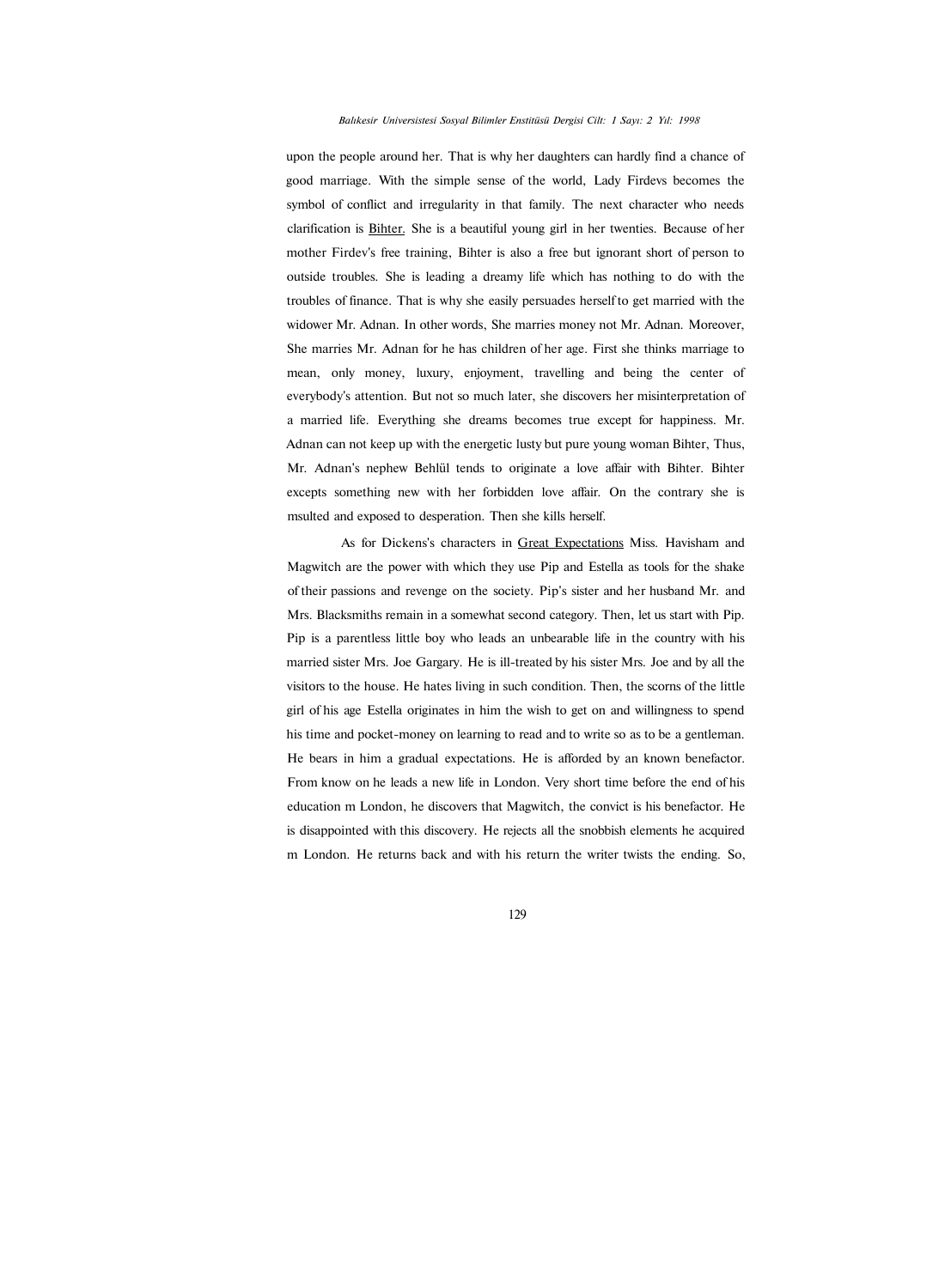#### *Balıkesir Üniversislesi Sosyal Bilimler Enstitüsü Dergisi Cilt: 1 Sayı: 2 Yıl: 1998*

Dickens brings Estella and Pip together though Estella ıs married to someone else. Thus, Pip is a tool in the hand of Magwitch. He becomes mature in the long run.

Another character who is treated as a tool is Estella. She is misled by Miss Havisham as Pip is by Magwitch. She is a pure parentless little girl who is looked after by Miss Havisham. Estella and Pip are brought together for the sake of envy. Then Pip desires to prove himself. The unhappy jilted old girl Miss Havisham plots the life of the little girl and the boy with the hope of revenge on the males. Magwitch is a male character almost in the same psychology with Miss Havisham. He is an old dirty and ugly faced convict who desires a revenge not on the individuals but on the society as a whole. Magwitch wants to achieve his purpose through money. He tries to transform Pip into a gentleman by money.

Dickens's Pip does not have similarity to be compared with Uşaklıgü's characters. But Pip as a symbol of hope may be similar to the hope of Turkish Westernization which is implied in the novel though Uşaklıgü's is an artificial one. Estella shares some similarities with the pure young girl Bihter. They both suffer from the lack of parents. They are sentimental and (Estella partly is) pure females who face married life twice. The first one is not the ideal one for Estella it is also the same with Bihter's marriage to Mr. Adnan. Mr. Adnan and Estella's first husbands are rich ones, but the second ones Pip and Behlül are the ones they desired to be with. Estella's company with Pip is a conscious plot. Yet, Behlül and Bihter's company is a forbidden secret love affair. Moreover Magwitch can be compared with Behlül. They both destroy the values of the society. Where they differ is that, Magwitch's destruction is a sort of revenge whereas Behlül's ıs the destruction of society for the sake of his sexual satisfaction. Miss Havisham and Lady Firdevs also share some similarities. They are both unhappy. They are both after the males. Miss Havisham is after the males to destruct them not to love them as Firdevs desires. But, Lady Firdevs with her desires, in a sense, stands against the values of the society. Uşaklıgil, through Firdevs, aims at implying the hard situation of the females who try to violate the artificial social rules. He also aims at emphasising the necessity of the females' independence against the unbearable and artificial rules in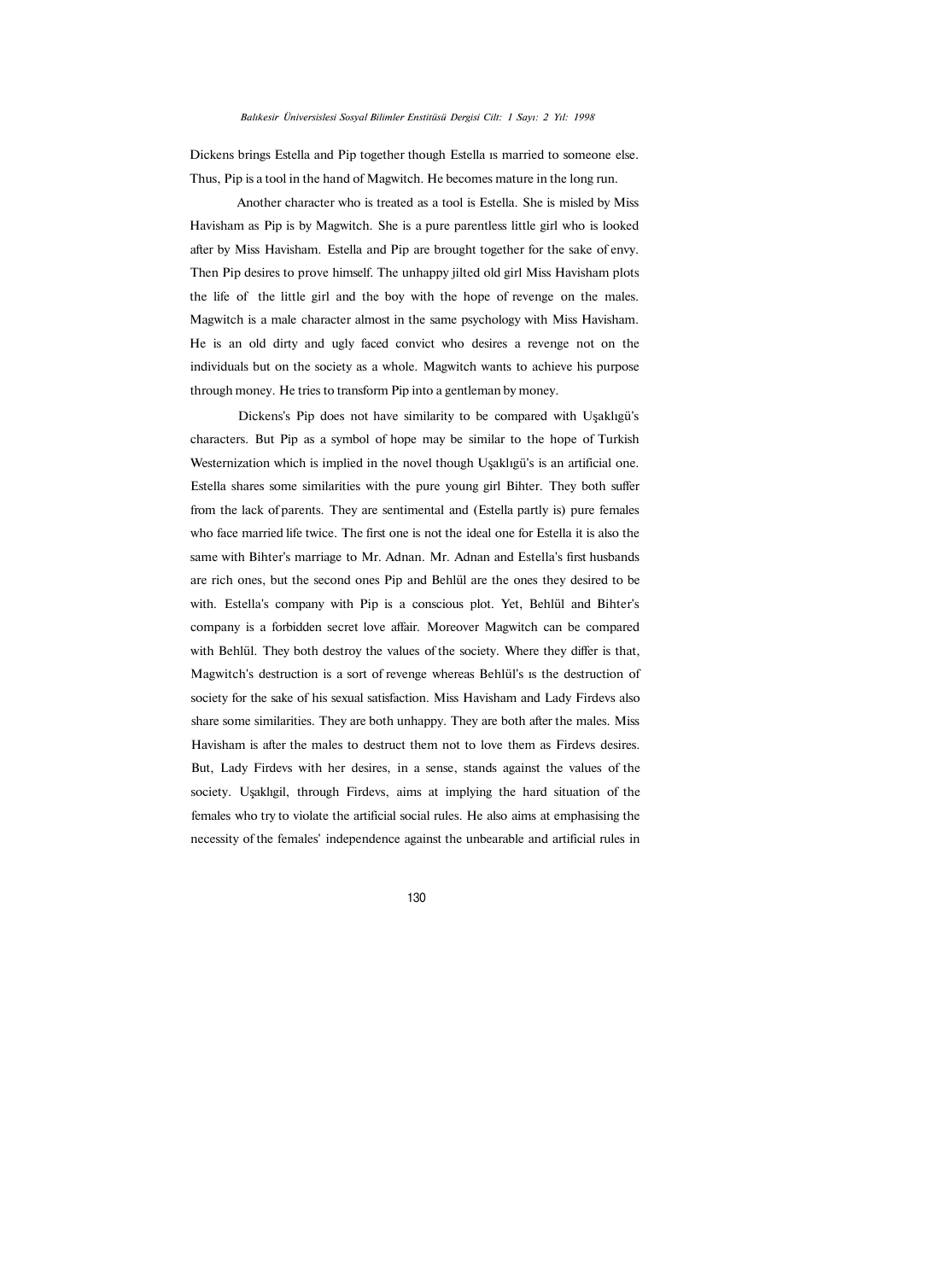the social life. What they share in common is that: Miss Havisham wastes her life due to her passions and Lady Frrdevs wastes her life and desires due to the artificial rules of the society.

Uşaklıgil's characters in Aşk-ı Memnu are far-fetched. The more they are developed the more abstract they become. They are extremely indulged m the socalled European life style. In Great Expectations we notice Pip's expectation as a socalled sort of attitude. He wishes to acquire qualities of a gentleman. But, he fails in his attempt. In Ask-1 Memnu all characters are depicted with the hope of drawing a picture of the modern world, but it also ends up with a failure. Because the characters do not acquire any valid standards in accordance with the movement of Westernization. Another failure in Uşaklıgil's is that: while he tnes to illustrate the wrong way of life and behaviors, he does not try to offer the right way. Whereas Dickens offers the right way. He guides his characters to give up their attempt when they fail as it is illustrated with Pip. Thus, Dickens's characters develop in the course of event; Miss Havisham, frightful and powerful as a witch, is at last scene pathetic old woman who repents. Magwitch changes from "hungry dog" of his first appearance to the man who to die with moral beauty.

Technically speaking, Uşaklıgil's characters appear sometimes as abstractions. Uşaklıgil introduces his characters and then lets them lead their own way; this quality makes them m this sense to be concrete. Moreover, Uşaklıgil manages to deal with the inner worlds of his characters. Here, Bihter is a typical example of that sort. Firdevs also shares the similar qualities. They act according to their inner world's motives. This is the point what makes the novel a psychological analysis as Berna Moran states(86). Dickens also implies the inner worlds of his characters, but with a different manner than Uşaklıgil does. He interferes m his characters so as to direct them. This a point where Dickens fails in regard with the standards of objectivity, but Uşaklıgil succeeds. In Aşk-1 Memnu the characters attitudes and purposes determine the course of the events *m* the novel. Yet in Great Expectations the author himself is the determiner. Perhaps this technical quality adds surprise and excitement with the unexpected happenmgs(such as Pip's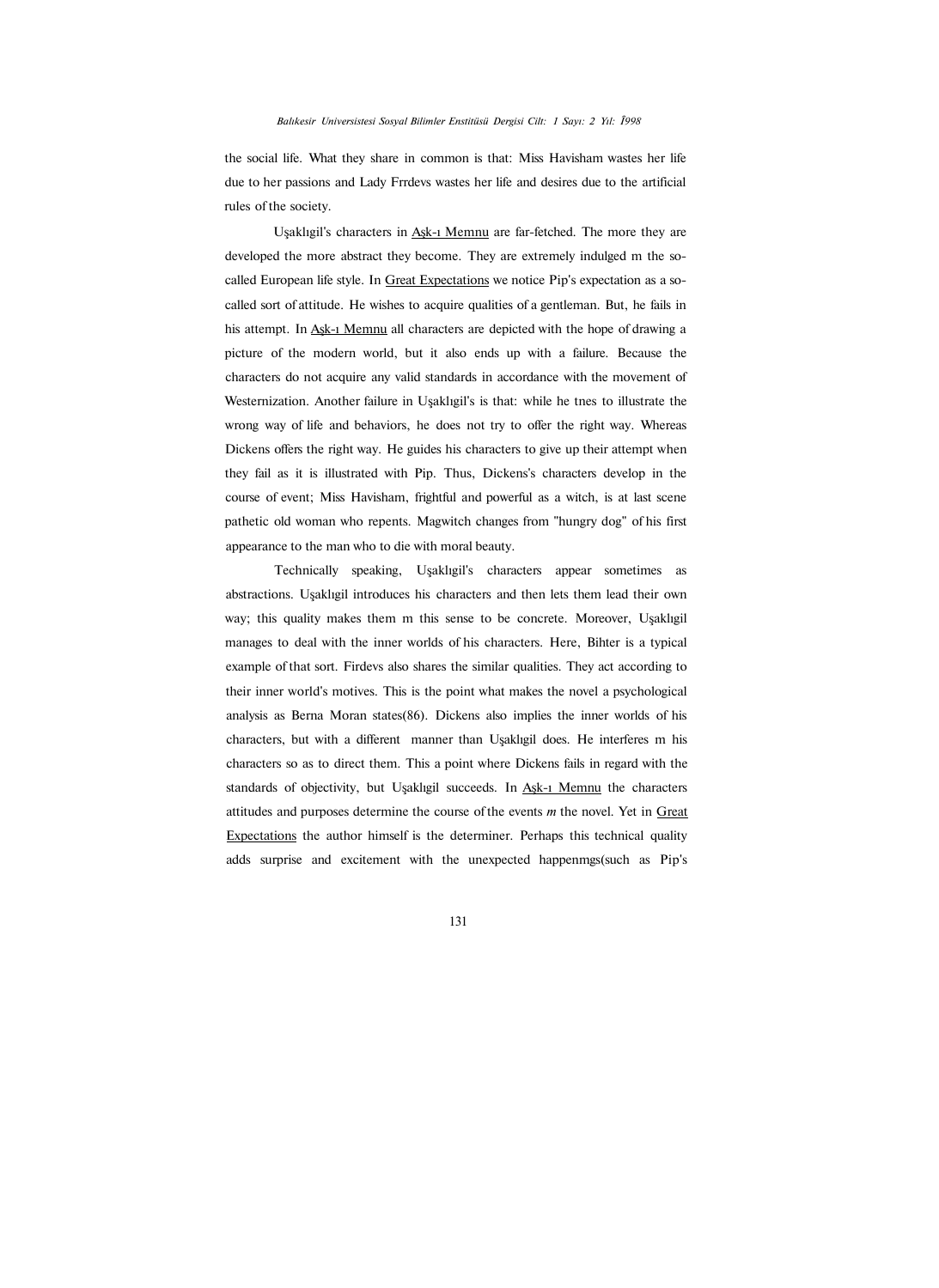#### *Balıkesir Üniversistesi Sosyal Bilimler Enstitüsü Dergisi Cilt: 1 Sayı: 2 Yû: 1998*

unexpected benefactor) to the novel but it also keeps it far from objectivity. In Aşk-ı Memnu the events develop in accordance with the nature of the characters introduced. For example, the relation between Mr. Adnan and Bihter does not last long, because they are the characters of different worlds both in age and in taste. But in Dickens's Great Expectations the unexpected becomes the expected. In Pip, Estella and Magwitch the point in question is highly committed. For example; Pip's unexpected changes in his world, Estella's unexpected parents, Magwitch is not expected to be the benefactor, Miss Havisham is expected to be according to the course of the events. Moreover, Nihal is an oppressed young girl because she has no mother. This defect causes a strong attachment to her father. Her father fills the gap. The love affair between Bihter and Behliil though not accepted, is a natural one, for Bihter is an unhappy woman with her marriage to Mr.Adnan. Besides, Behliil is right in his missbehavior, because he is introduced as a selfish young man who bears almost no morality at all.

Bihter and Behliil are the most developed characters m Aşk-ı Memnu . The major love theme develops around their love affair. Uşaklıgıl concentrates on Bihter. Instead of savmg her he describes the situation that causes her desperation. That is why, in a sense Uşaklıgil tends to act in favour of Bihter. She wants to lead a happy life, far from her mother's(Firdevs) bad fame, but her love story ends up with the commitment of suicide. Together with the love theme "jealousy" is also a major theme in the novel. Nihal is jealous of her father Mr. Adnan. Mr. Adnan is jealous of Bihter. Bihter is jealous of Behliil. Moreover Great Expectations consists of various themes such as; "love," "jealousy," "fear," "passion," "moral," "revenge," "class distinction," and "betterment". The themes in question are developed in the novels.

#### **The Quality of the Settings:**

The events in Ask-1 Memnu take place in a luxurious environment m Istanbul. Uşaklıgil is highly attacked for his choice of setting in Ask-1 Memnu, because he tends to depict just one aspect of Istanbul which keeps him far from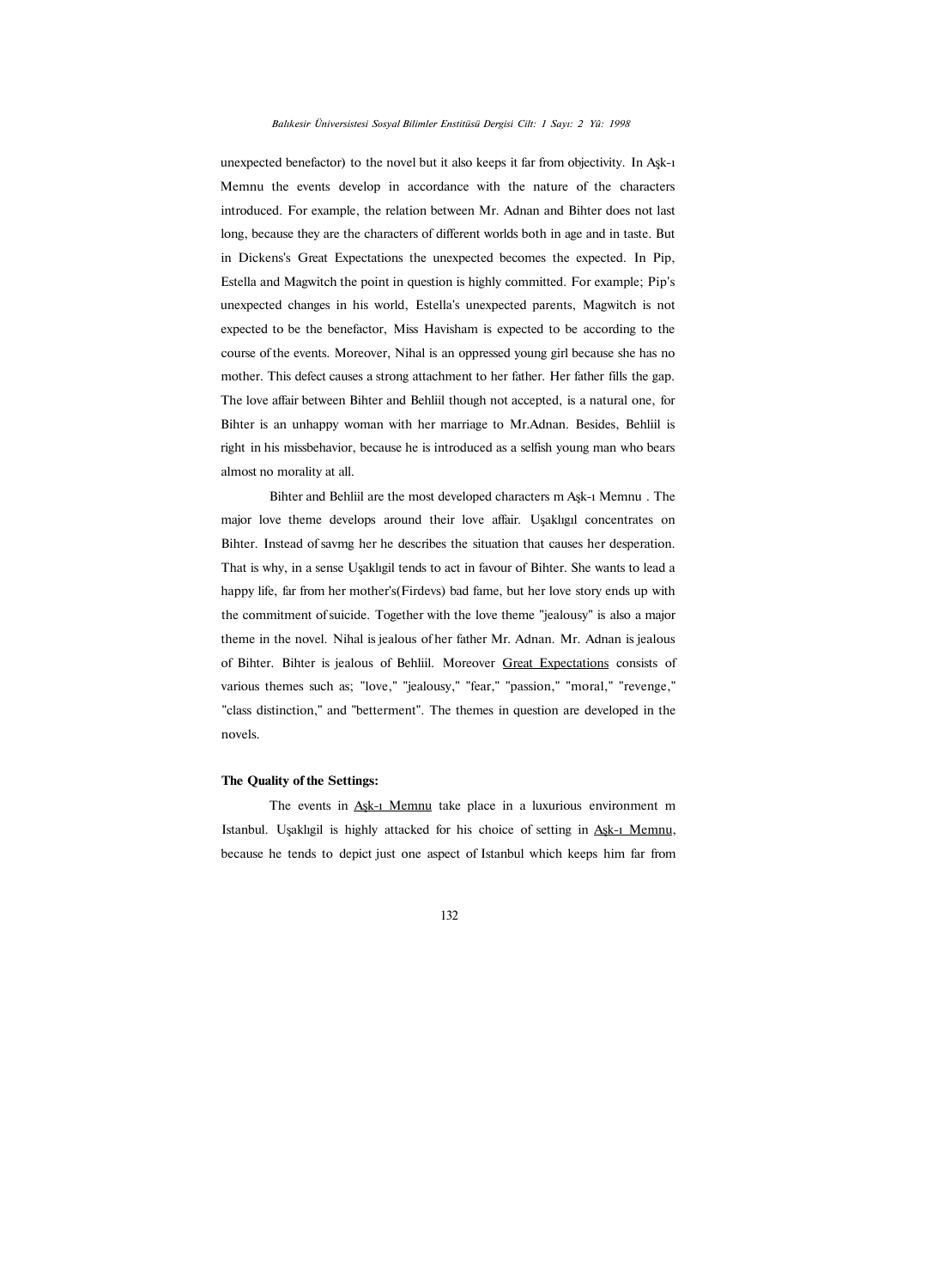#### *Balıkesir Üniversistesi Sosyal Bilimler Enstitüsü Dergisi Cilt: 1 Sayı: 2 Yıl: 1998*

objectivity. This restricted world of Uşaklıgil sounds inadequate to represent Istanbul or the whole country. On the other hand, it only represents the well to do family life style of the second half of the 19 century. Whereas Dickens's setting in Great Expectations helps him to deal with the class distinction and criticises the educational system applied by the families in the private life and the one arranged officially. That is why Dickens handles two different settings; the first one is the country life setting, and the second one is the city life setting. The country is depicted vividly with all its trivialities; the muddy and foggy environment represents the bad life conditions of the country. The second setting scene is the foggy and filthy atmosphere covering London. The physical environment of London is untidy and exposed to rubbish. In a sense- it represents the bad condition which the sudden changes of the Industrial Revolution caused. The third setting which is interpreted as a gothic atmosphere is Miss Havisham's "nightmarish stage-setting". This three different setting in Great Expectations create the process where Dickens would direct his characters to experience life m various stages. Together with Dickens's wide and various settings, Uşaklıgü's setting of his two rich families in Aşk-ı Memnu remams poor, but consistent enough to fit the subject-matter of the novel. Moreover, the world depicted in Ask-1 Memnu does not deal with the common man outside. If you omit some peculiar descriptions from the novel, you can very hardly support the setting to be an Istanbul environment. One of Uşaklıgü's critics Berna Moran finds the limited setting as a proper one in case the novel is regarded as a "dramatic" attempt. She adds "the dramatic limited actions require a dramatical setting"(87). Berna Moran's interpretation is valid if we regard the novel with a critical eye of the 20 century.

#### Use **of Language and Conclusion:**

The literary movement of "Servet-i Fünun" circle follows the idea "art for art's sake ". Ahmet Mithat Efendi m his essay "Dekedanlar" (The Decadence) suggests the idea "art for art's sake" to be a far-fatched struggle which destroys the language and appeals very little to the common man. Hüseyin Cahit Yalçın who ıs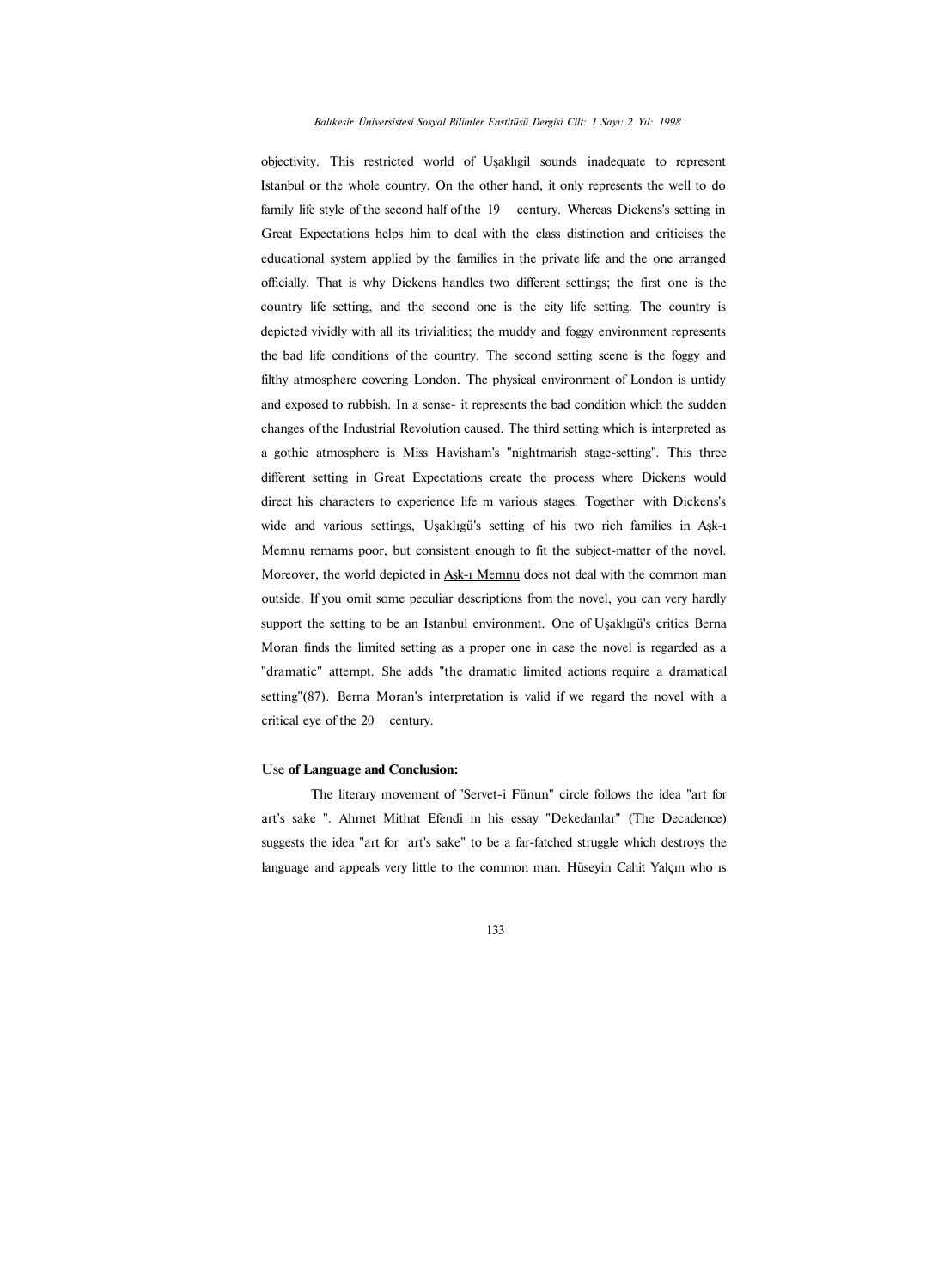supposed to be the spokesman of the "Servet-i Fiinun" movement m his essay "Biraz Daha Hakikat" (A Little More Reality) gives an answer to Mithat Efendi's suggestions. They believe art not to appeal to the society, they are not after betterment of the society through art. Whereas Dickens is after. In Great Expectation Dickens wants to convey:

> two major social massages. One is, that in a class society there is justice for the rich, but none for the poor; so that in the absolute sense there is no "justice" at all. The other is that class divisions sustained by wealth destroys the bonds of fellowship which should exist between man and man, and can condition even a morally sensitive person such as Pip to act badly(Calder,24).

Though Uşaklıgil does not aim at conveying a massage like Dickens, he also tries to imply the so-called European life style rn his novel.

For the point of language, Dickens uses a simpler language than Uşaklıgil. Dickens's language bears some poetical elements whereas Uşaklıgıl's language is based on complex and descriptive quality. Dickens both with his use of language and various themes "could now combine bitterness with laughter, pathos with savage anger, so delicately that we may forget the guilt-ridden atmosphere of the novel "(Calder,16). Dickens is so much realistic m his use of language that, his novels are regarded as historical documents. For the point in question Humphry House argues that:

> he(Dickens) is quoted often as indicating the trend of opmion and taste, but also on matters of fact, not merely because his familiar words will give extra point to an illustration from another source, but because his words so often the best illustration to be had"(9).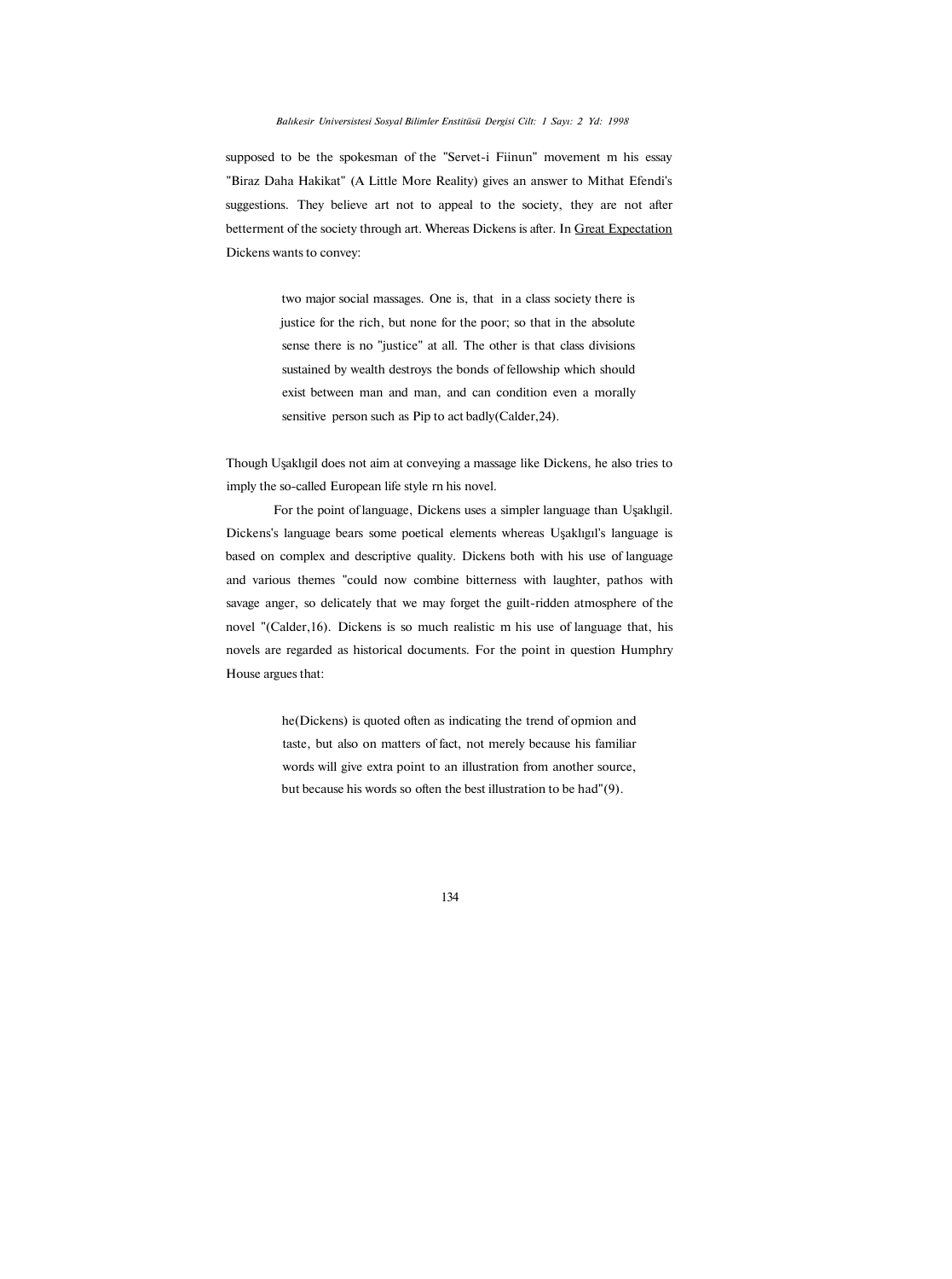Dickens's language is simple, clear and vivid, so that is why it functions for the historians' quotations. House sums up what usually the historians quote from Dickens's novels. They are documents about:

> debtors, prisons, child-labour, street-boys, work-houses, gaslighting, London-traffic, and fogs, the new police force, the courts of Law, Government offices, country carts, stage-coaches, urns, nursing, railway, parliamentary elections, and education (10).

Dickens's language permits him to draw his picture as wide as needed. The power of the language revivifies the scenes with their actual sense in the mind of the reader when the text is read.

Uşaklıgil's novel Aşk-ı Memnu may naturally be regarded by the historians as documents, but not in the sense Dickens is regarded. Yet, those historians and literary cntics regard Uşaklıgil's Aşk-ı Memnu as a crucial document for it handles the subject-matter which is hoped to reformulate the culture of the society and improve the country, that is, the "Westernising Movement." From the point of Westernization, Aşk-ı Memnu is not a real source. Because, while Usakligil tries to introduce a new life style and sentimentality, he is unable to avoid artificiality. Moreover, he draws a limited picture which covers very few well-to-do people along with their love affairs. Thus, through this picture, Usakligil tries to imply the European life style. This is the main defect in the novel. But, if the novel is regarded as a dramatic novel as Bema Moran's quotation suggests above p. 11) which deals with the individual's psychology then Uşaklıgil's achievement is as its peak, otherwise, it is nothing more than an excellent practice in choice of words and use of language which introduces an innovation in the syntactic and semantic quality of Turkish language. Yet, Dickens's achievement with Great Expectations is at its peak both from the point of content and structure.